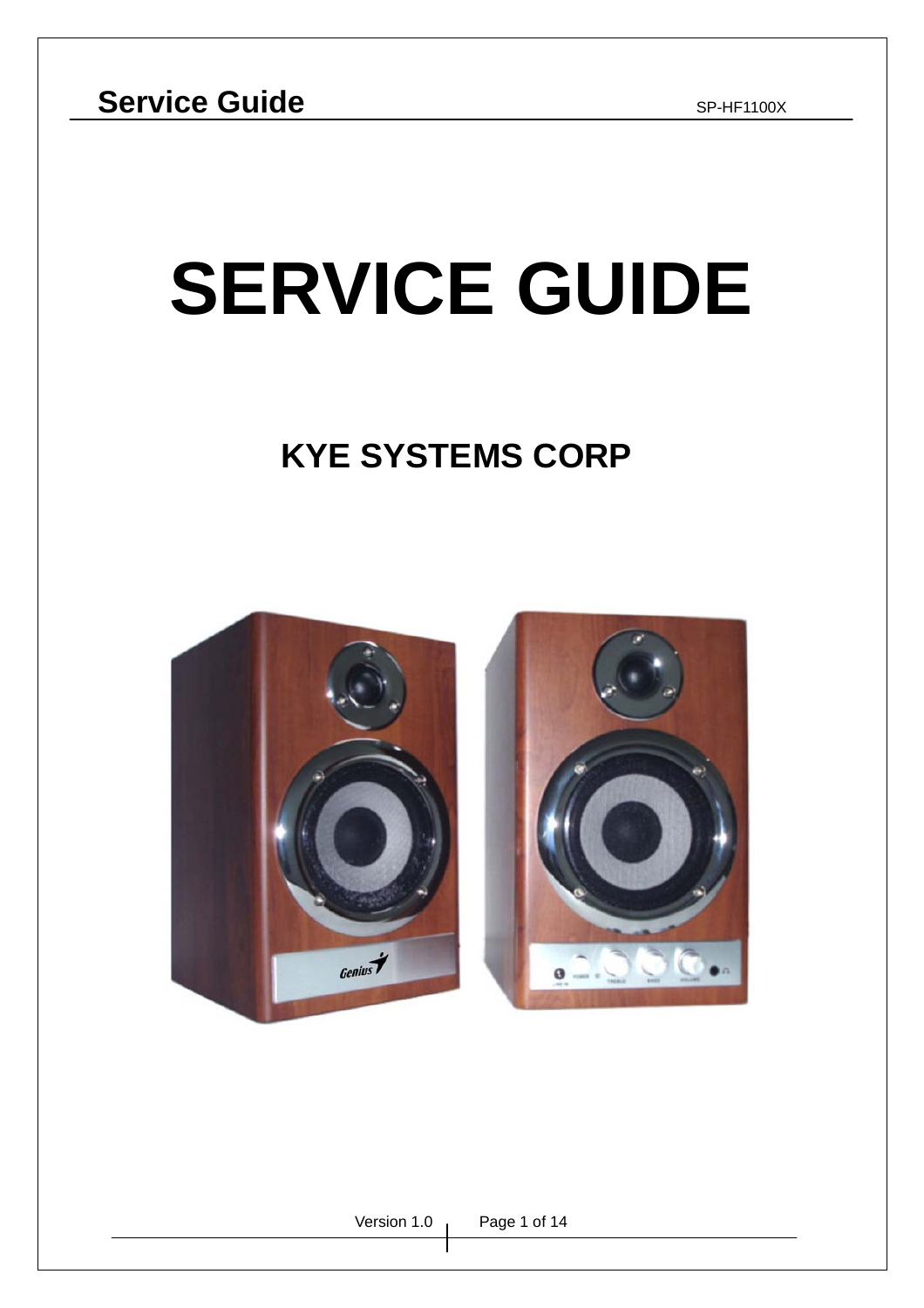### **SP-HF1100X**

**Version:1.0**

### **Revision History**

| Version | Date       | Change |
|---------|------------|--------|
| 1.0     | 2008/03/06 |        |
|         |            |        |
|         |            |        |
|         |            |        |
|         |            |        |
|         |            |        |
|         |            |        |
|         |            |        |
|         |            |        |
|         |            |        |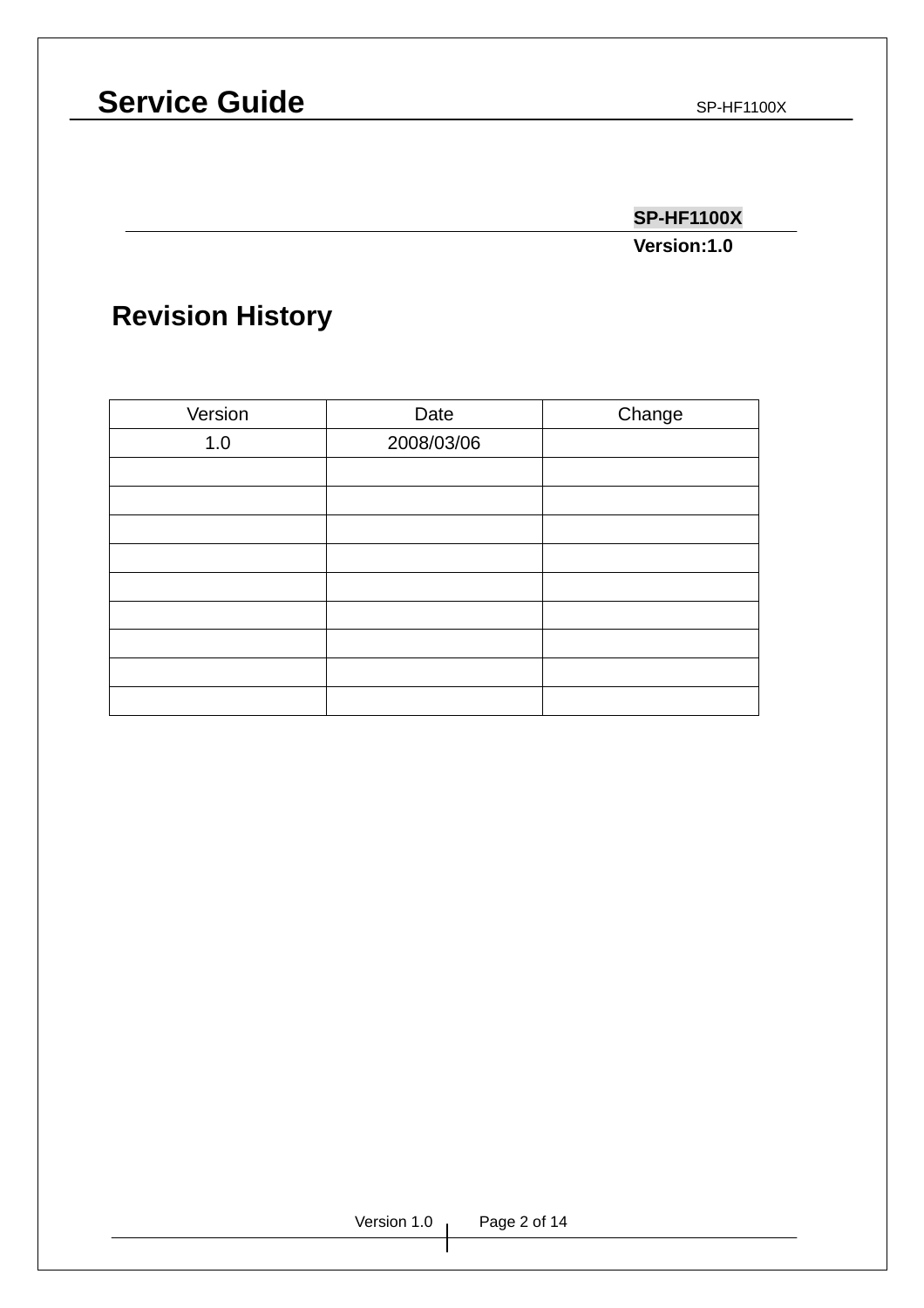### **Table of Contents**

| <b>Revision History</b>                                      |    |  |  |  |
|--------------------------------------------------------------|----|--|--|--|
| <b>Table of Contents</b>                                     |    |  |  |  |
| <b>Getting Started</b>                                       |    |  |  |  |
| <b>Conventions Used in this Guide</b>                        | 4  |  |  |  |
| <b>Safety Precautions</b>                                    | 4  |  |  |  |
| Chapter 1. How to Handle Defective Returns                   | 5  |  |  |  |
| 1.1 Overview                                                 | 5  |  |  |  |
| 1.2 Problems                                                 | 6  |  |  |  |
| 1.2.1 L/R channels no sound                                  | 7  |  |  |  |
| 1.2.2 No<br>power                                            | 8  |  |  |  |
| R/L<br><b>Chapter 2. Specifications</b>                      | 9  |  |  |  |
| Chapter 3. Block Diagram                                     | 10 |  |  |  |
| Chapter 4. Exploded View R/L                                 | 11 |  |  |  |
| Chapter 5. Part List                                         | 12 |  |  |  |
| Chapter 6. Schematic Diagram                                 | 13 |  |  |  |
| <b>Chapter 7. Important Notes</b>                            | 14 |  |  |  |
| 7.1 Packing Requirement for Sending the PCB Assembly by post | 14 |  |  |  |
| 7.2 Short of Spare Parts while Repairing a Speaker system    | 14 |  |  |  |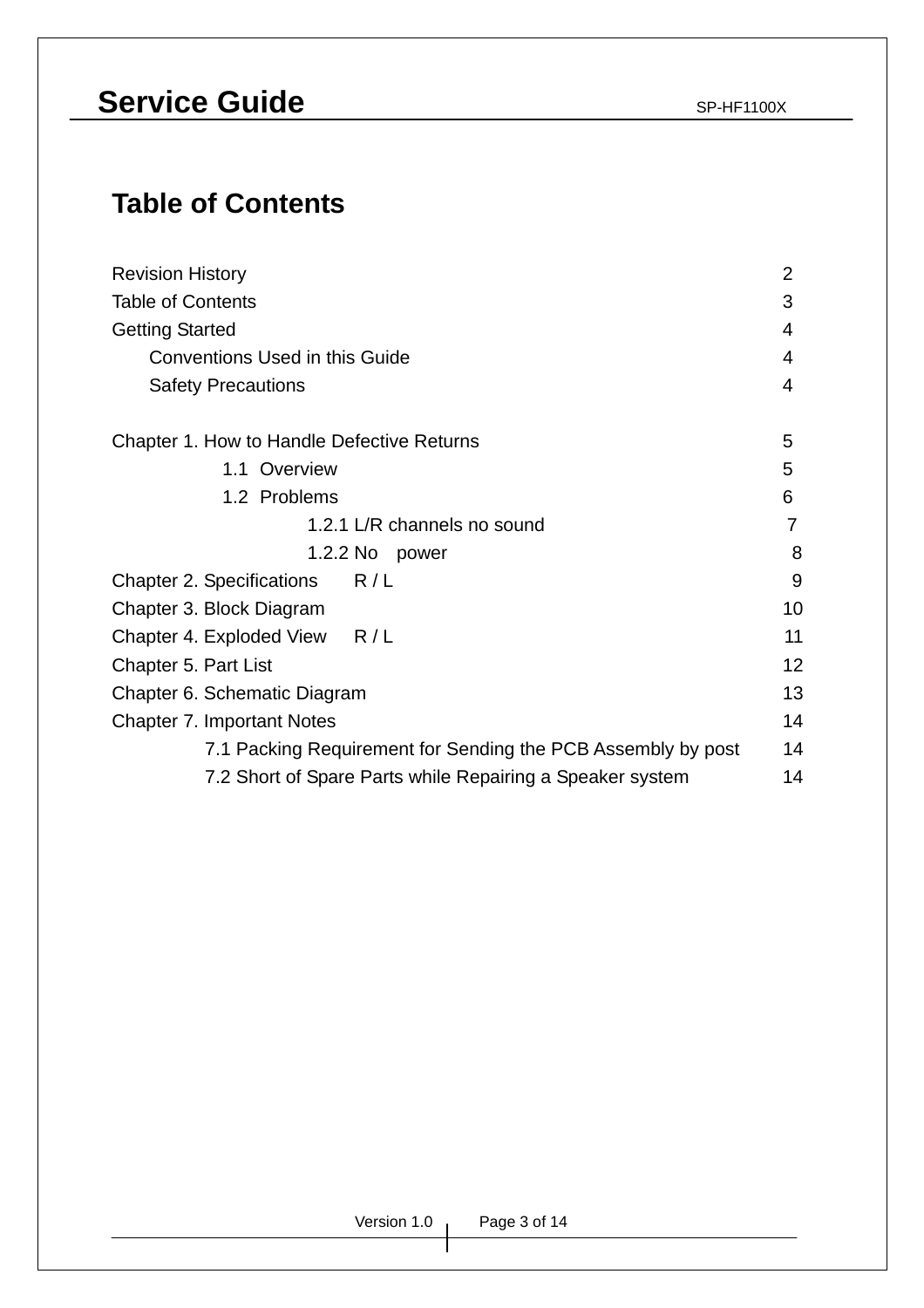### **Service Guide** SP-HF1100X

### **Getting Started**

#### **Conventions Used in this Guide**

Pay Special Attention: Instructions that are important to remember and may prevent mistakes.

Caution: Information that, if not followed, may result in damage to the product.

#### **Safety Precautions**

 The following precautions should be observed in handling the speaker described in this guide:

Place the speakers on a flat, level and stable surface.

Do not place the speakers in environments subject to mist, smoke,

vibration, excessive dust, salty or greasy air, or other corrosive gases and fumes.

Do not drop or jolt the speakers.

 Do not allow anything to drop into the subwoofer case through its ventilator, as it could result in fatal electric shock or fire.

 Place the unit far enough from other equipments for good heat dissipation. Disconnect the AC power cord from the AC outlet before performing any maintenance on the speakers.

Do not perform any maintenance with wet hand.

 Prevent foreign substances, such as water, other liquids or chemical, from entering the speakers while performing maintenance procedures on the speakers.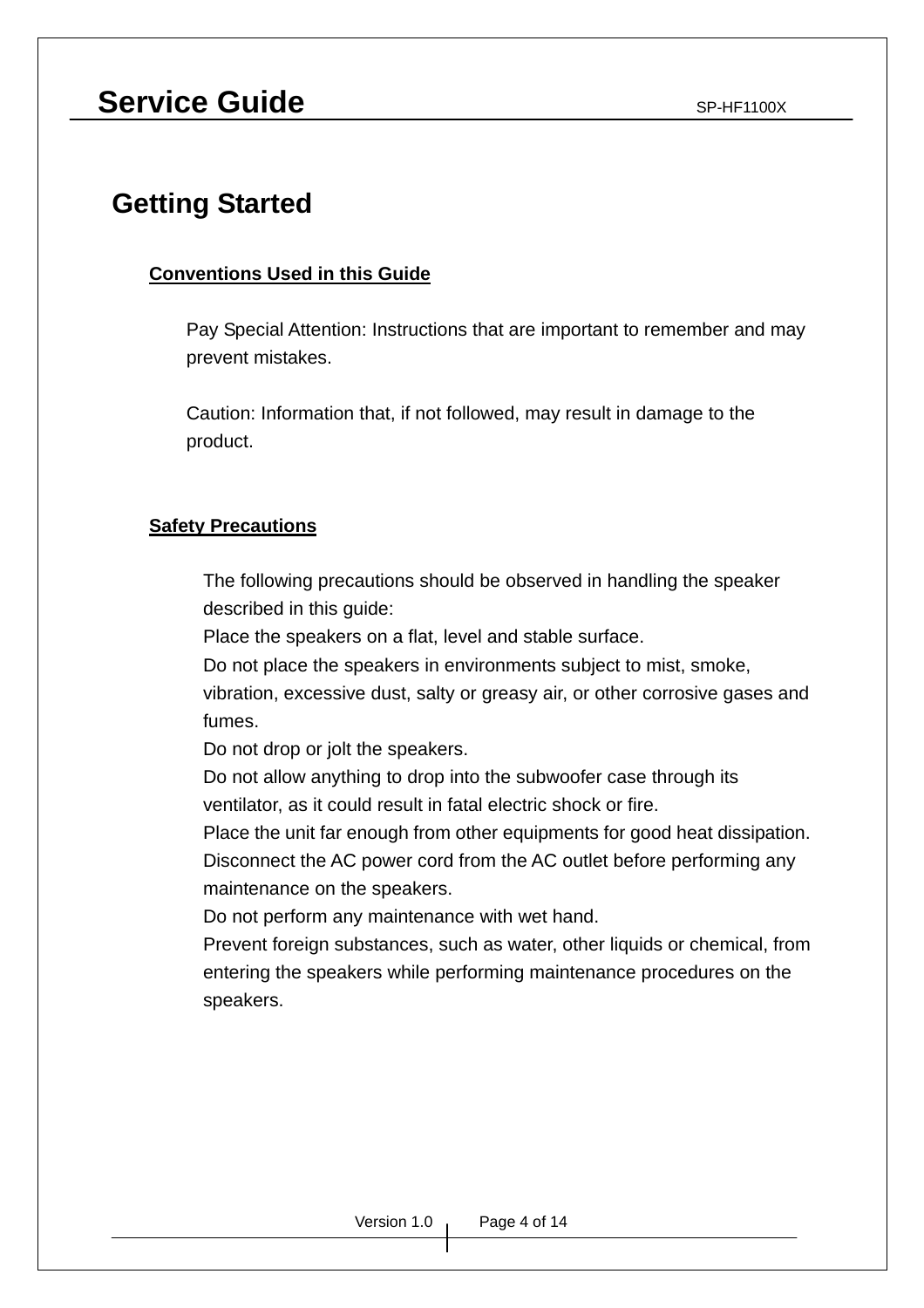### **Chapter 1. How to Handle Defective Returns**

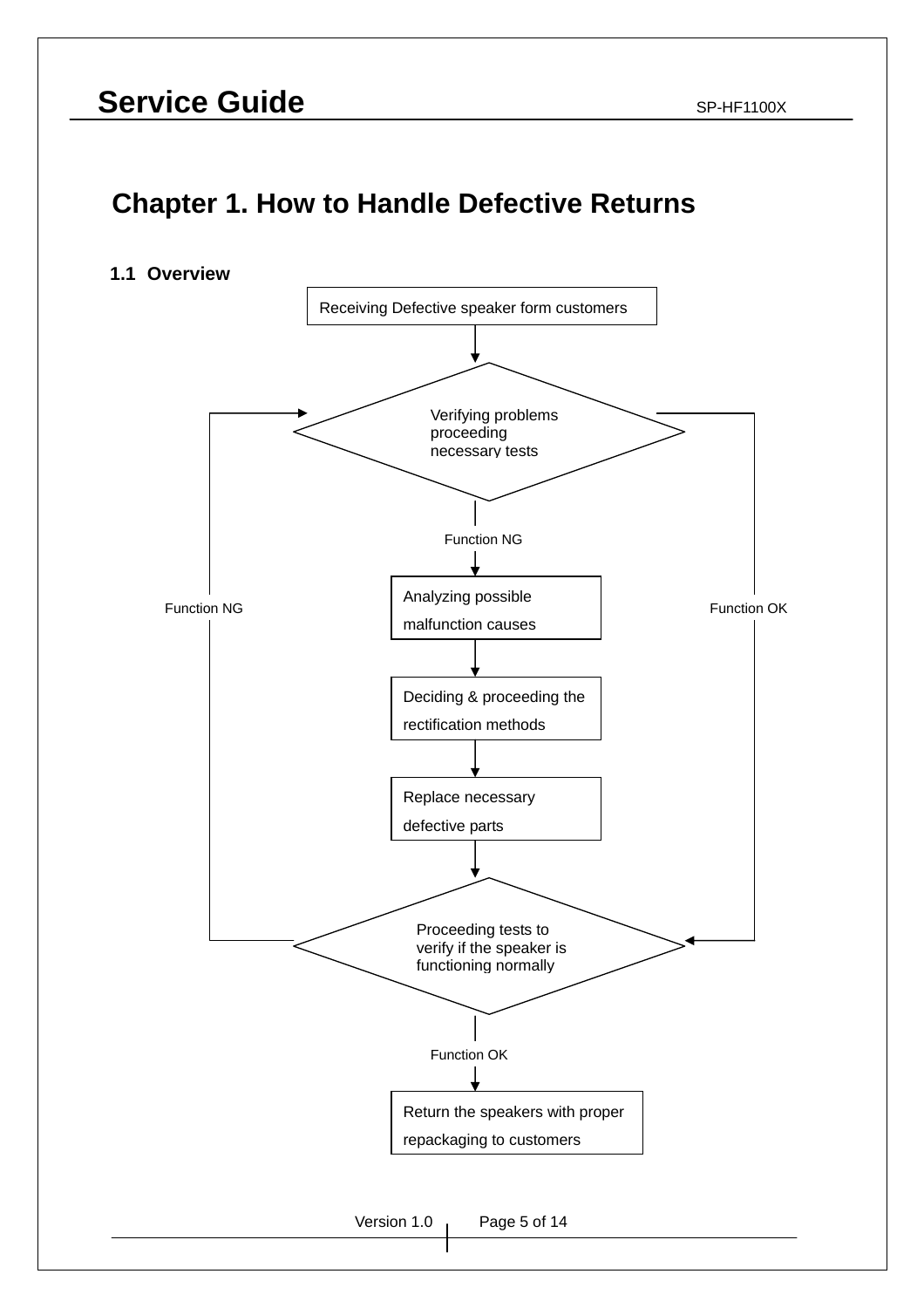#### **1.2 Problems**

#### **Item International Problem Description**

- 1.2.1 L/R channels no sound
- 1.2.2 NO power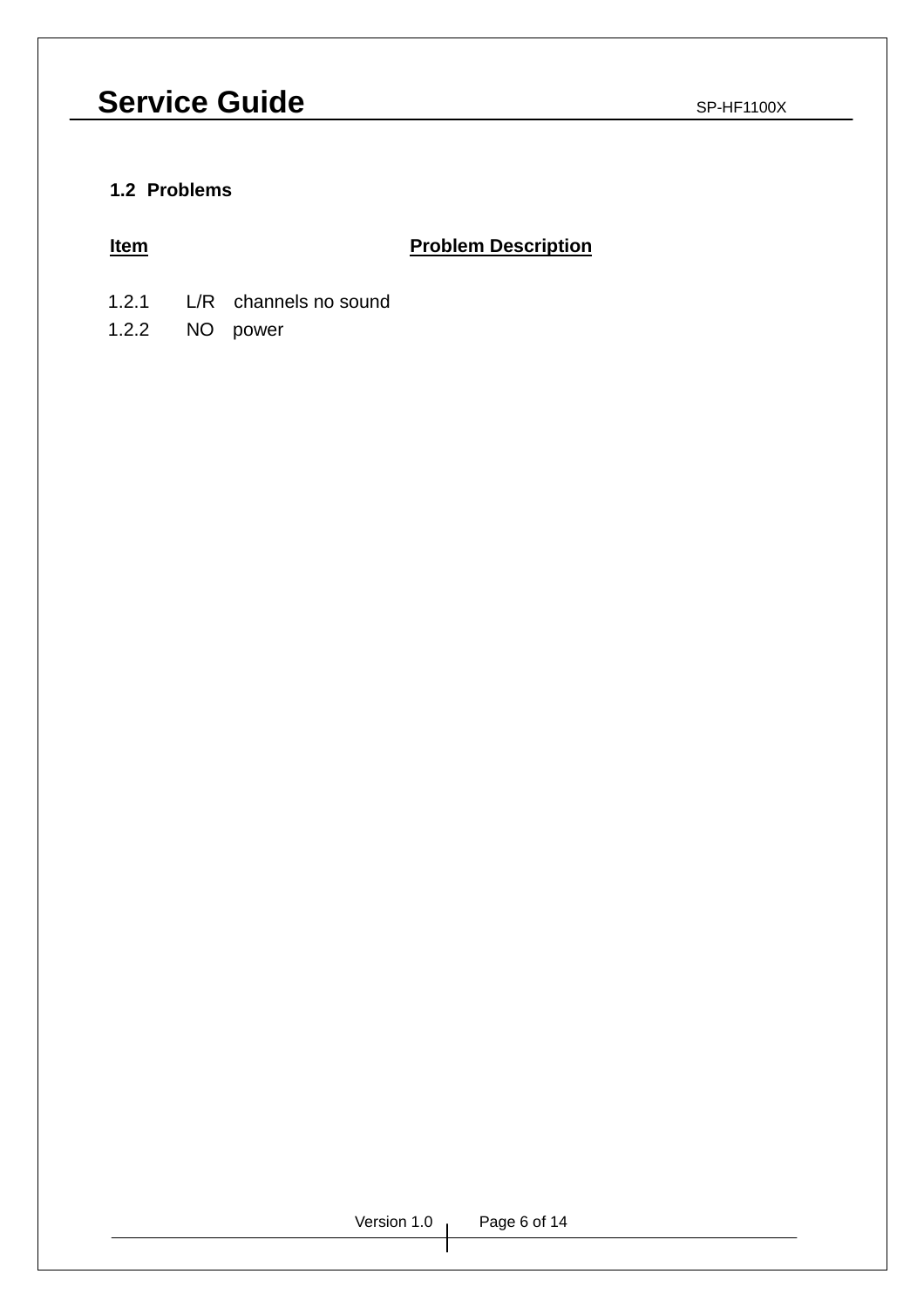### **Service Guide** SP-HF1100X

#### **\* Attention**

Please follow the numbered sequence marked within parenthesis given in individual Flow chat, in that this is the best-recommended sequence to rectify the problems.

### **1.2.1 L/R channels no sound**

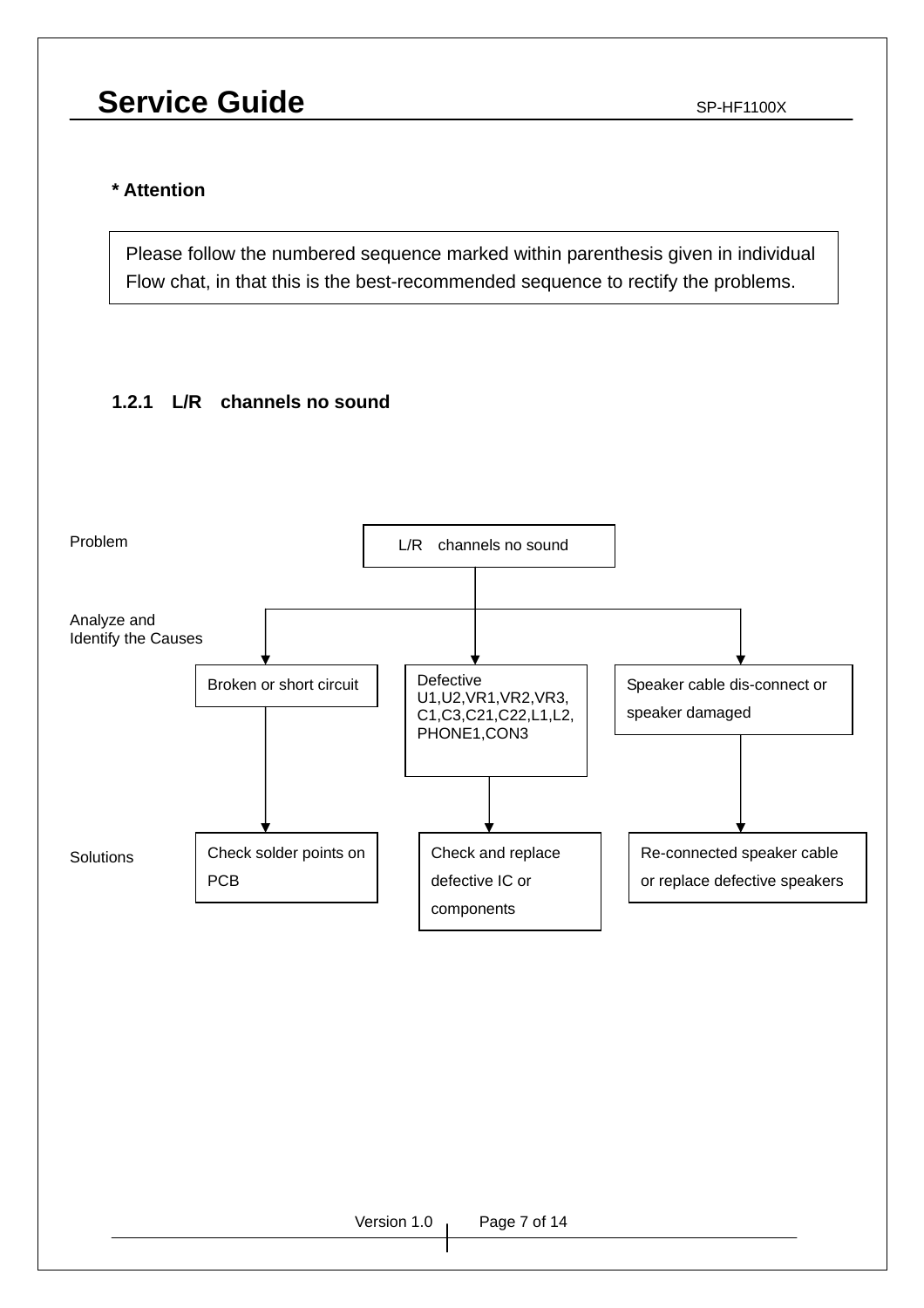**1.2.3 No power** 



#### Version 1.0 Page 8 of 14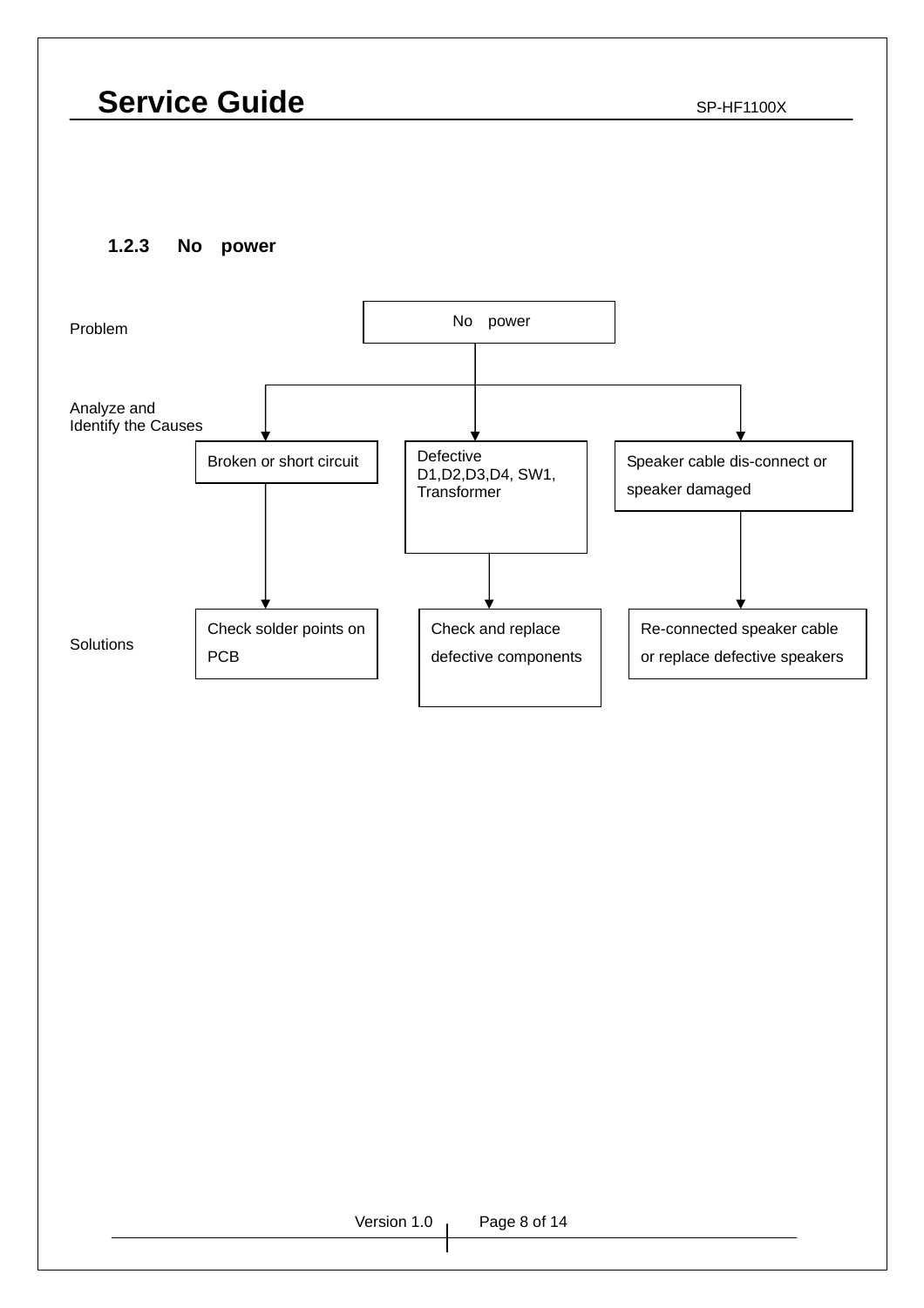### **Chapter 2. Specifications**

R/L (AT 1KHZ):

| <b>NO</b> | Description                           |    | <b>Specifications</b> |  |  |
|-----------|---------------------------------------|----|-----------------------|--|--|
|           | Out Power at THD 10%                  | W  | >14                   |  |  |
| 2         | Sensitivity                           | mV | $800 \pm 50$          |  |  |
| 3         | $(Ref: -3dB)$<br><b>Freq Response</b> | Hz | $20 - 20K$            |  |  |
| 4         | Separation                            | dB | > 30                  |  |  |
| 5         | <b>S/N</b> ratio                      | dB | > 78                  |  |  |
|           | Hum & Noise<br>Vol:max                | mV | <5                    |  |  |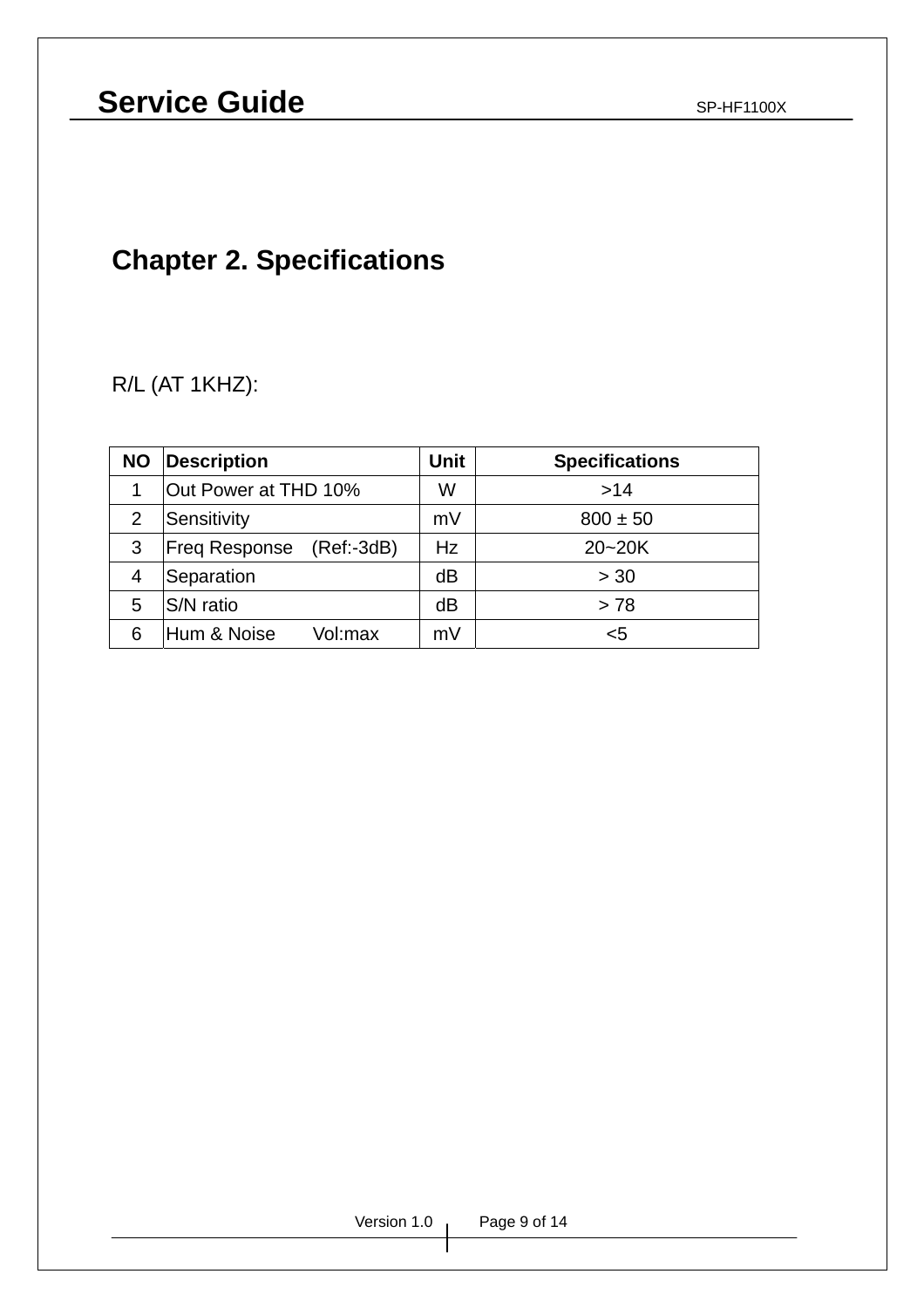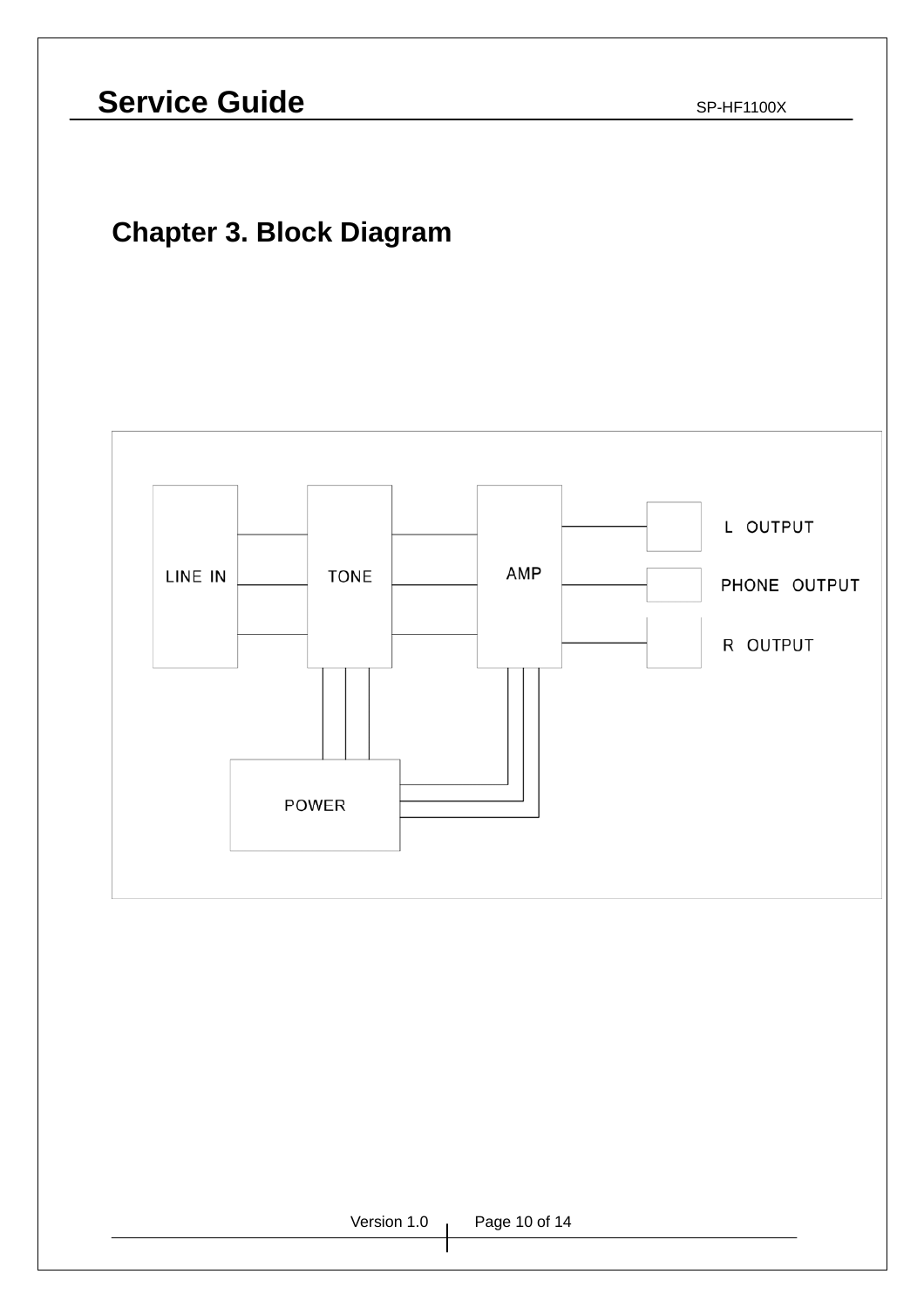### **Chapter 4. Exploded View**

**Host ( R )**





Version 1.0 Page 11 of 14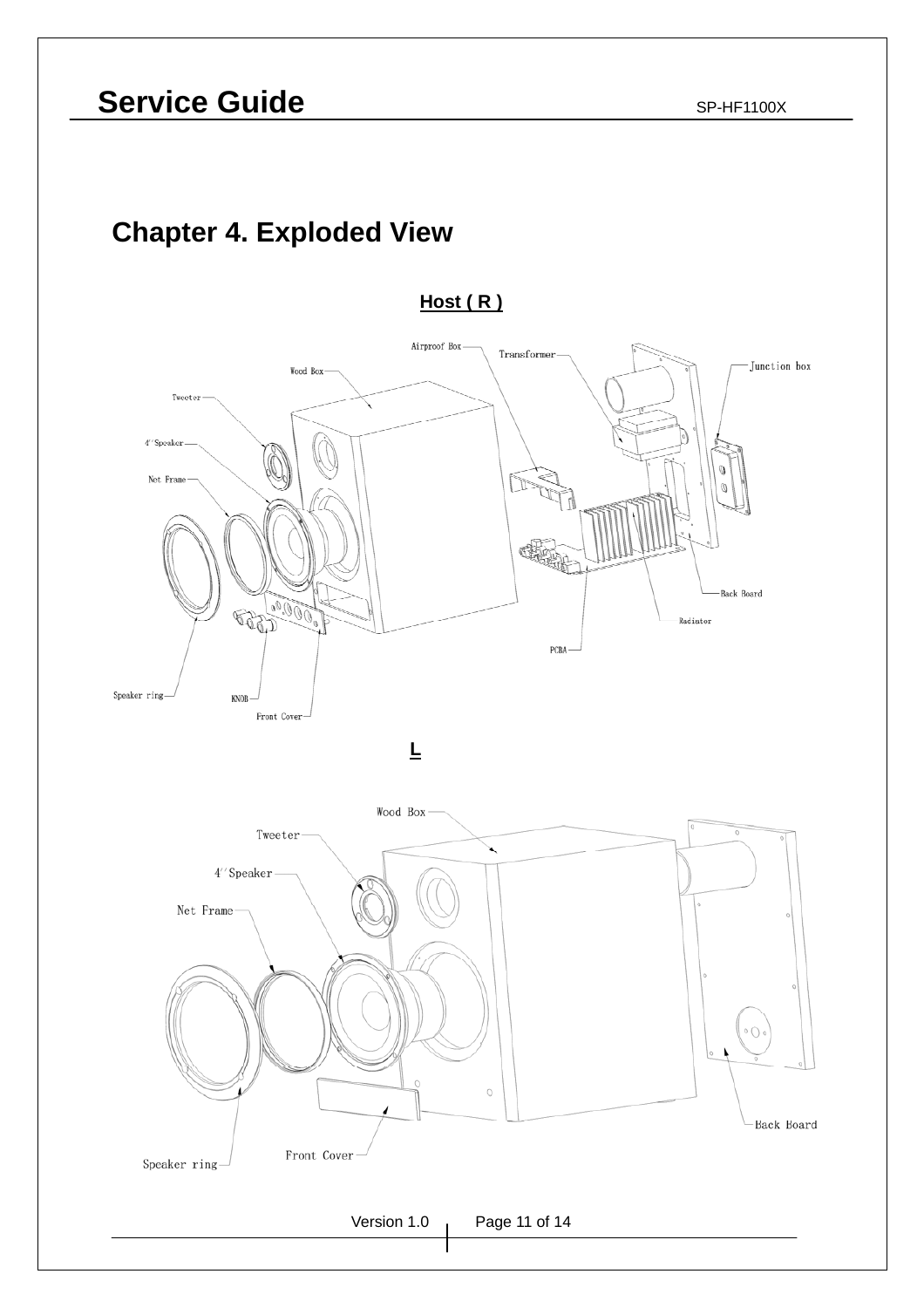### **Chapter 5. Part List**

| <b>NO</b>      | DESCRIPTION                            |                | <b>UNIT</b> | Part No        |
|----------------|----------------------------------------|----------------|-------------|----------------|
| 1              | SP-HF1100X/BODY/R/230V-EU              |                | <b>PC</b>   | F-000-063-0000 |
| $\overline{2}$ | SP-HF1100X/BODY/L                      |                | PC          | F-000-063-0000 |
| 3              | SPEAKER UNIT 4" 4 OHM 15-20W           |                | PC          | S-000-000-0042 |
| 4              | SPEAKER UNIT(High sound), 1" 4 OHM 10W |                | PC          | S-000-000-0043 |
| 5              | RUBBER, Ø16*3/BLACK                    |                | PC          | 5-127-210-0020 |
| 6              | MANUAL, SP-HF1100X                     |                | РC          | 5-035-055-0037 |
| $\overline{7}$ | CUSHION(tip cover), SP-HF1100X         |                | PC          | 6-008-000-0073 |
| 8              | CUSHION(bottom cover), SP-HF1100X      | $\overline{1}$ | PC          | 6-008-000-0074 |
| 9              | PCBA SP-HF1100X                        | $\mathbf{1}$   | PC          | X-000-002-0154 |
| 10             | IC<br><b>TDA2030A (SJ)</b>             | $\overline{2}$ | PC          | Q-000-000-0014 |
| 11             | <b>PUSH SW</b>                         | 1              | PC          | 3-166-000-0005 |
| 12             | ROTARY SWITCH, B50K                    | 1              | PC          | 1-224-000-0056 |
| 13             | <b>ROTARY</b><br>SWITCH, B50K          | $\overline{2}$ | PC          | 1-224-000-0057 |
| 14             | CARTON, SP-HF1100X                     | $\mathbf 1$    | ${\sf PC}$  | 6-017-078-0026 |
| 15             | Gift box, SP-HF1100X                   | $\mathbf{1}$   | PC          | 6-012-076-0013 |
| 16             | TRANSFORMER, 230V/12V*2/2A             | $\mathbf 1$    | PC          | 1-296-500-0137 |
| 17             | SPEAKER CABLE, 1 to 0 RCA, 1.3M        | 1              | PC          | C-001-000-0006 |
| 18             | AUDIO CABLE, 1 to 0 ST, 1.7M           | $\mathbf{1}$   | PC          | C-000-000-0001 |
| 19             | AUDIO CABLE, 1ST to 1 ST, 30CM         | $\mathbf 1$    | PC          | C-000-002-0000 |
| 20             | POWER CORD, BLACK, EU, 1.5M            | $\overline{1}$ | PC          | 3-372-011-0038 |
| 21             | CARTON LABEL, SP-HF1100X               | $\mathbf{1}$   | PC          | 5-030-402-0018 |
| 22             | S/N<br>LABEL, SP-HF1100X               | $\overline{c}$ | PС          | 5-030-401-0020 |
| 23             | PE BAG, 480*350*0.04mm, SP-HF1100X     | $\overline{2}$ | PC          | 6-002-000-0092 |
| 24             | PE BAG, 200*100*0.04mm, POWER CORD     | $\mathbf{1}$   | PC          | 6-102-000-0012 |
|                |                                        |                |             |                |
|                |                                        |                |             |                |
|                |                                        |                |             |                |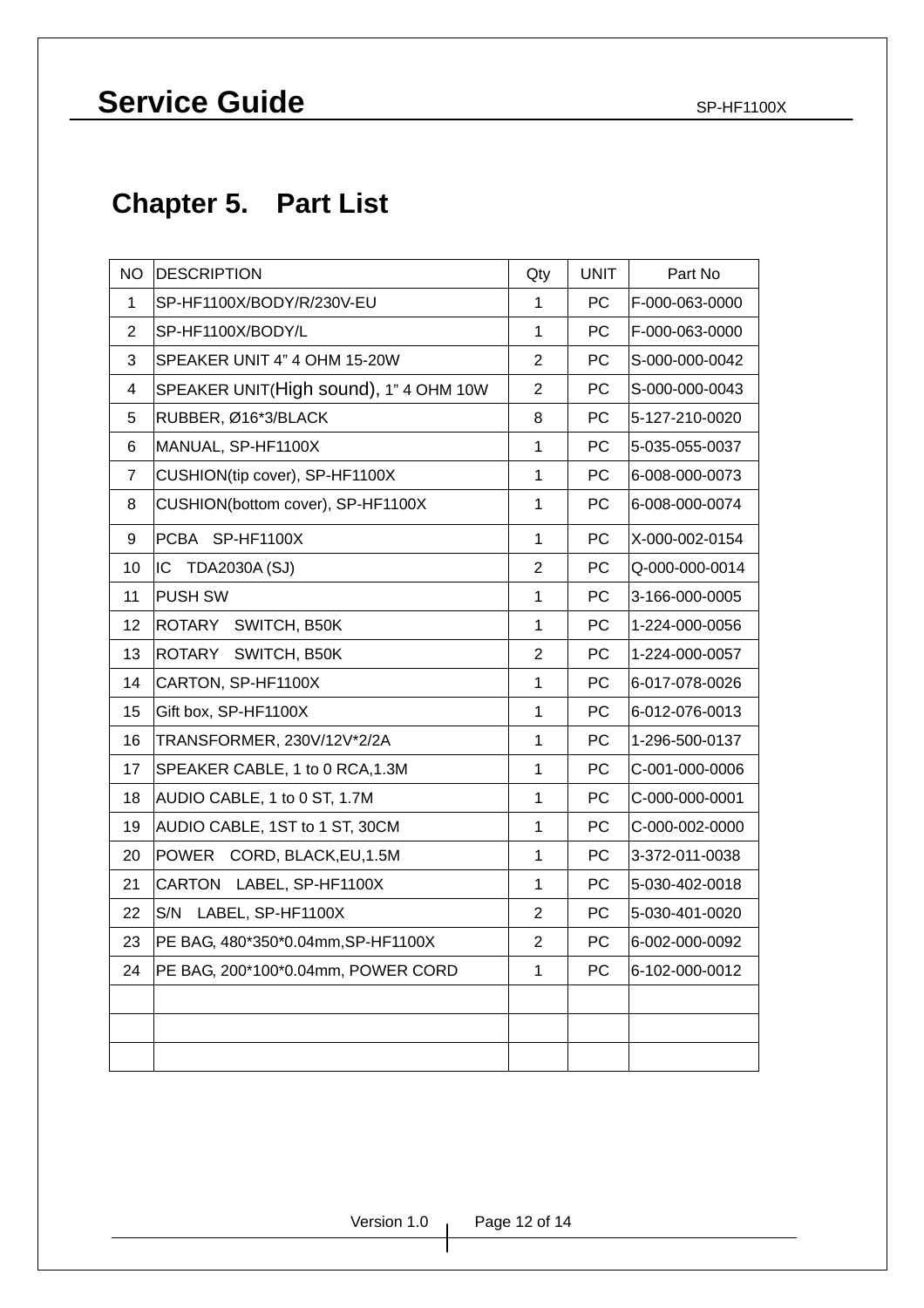### **Chapter 6. Schematic Diagram**